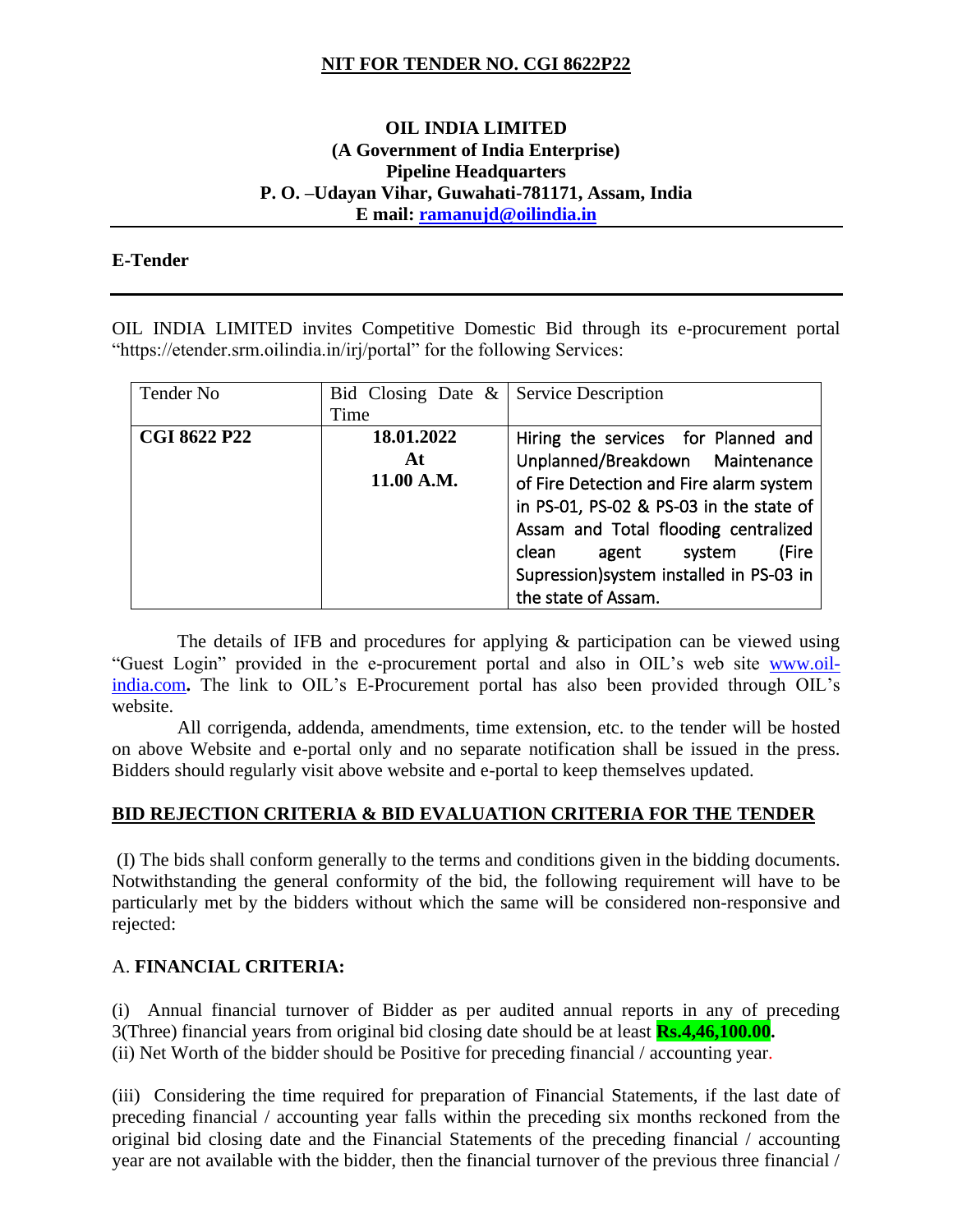accounting years excluding the preceding financial / accounting year will be considered. In such cases, the Net worth of the previous financial / accounting year excluding the preceding financial / accounting year will be considered. However, the bidder has to submit an affidavit/undertaking certifying that the balance sheet/Financial Statements for the financial year 2020-21(as the case may be) has actually not been audited so far.

(**The above is not valid for bids opened after 30th SEP**)

# B. **TECHNICAL CRITERIA (Past Experience)**

The Bidder shall have the experience of successful completion/execution of "Maintenance Services" or "Operation & Maintenance (O&M)" or "Supply, Installation & Commissioning" in Central Govt./State Govt./PSUs/State Govt Enterprises/Any Upstream or Downstream Oil/Gas Company / reputed private organization during the last 7(seven) years to be reckoned from the original bid closing date in any one of the following:

Experience of handling Fire alarm & Detection system with a minimum work experience of **Rs.** 5,31,000.00 for non-comprehensive AMC of Fire Alarm system or more during the last 7(seven) years to be reckoned from the original bid closing date.

**OR**

Experience of handling Clean agent/ Fire suppression system with a minimum work experience **of Rs.2,12,400.00 for non-comprehensive AMC of Fire Suppression system or more** during the last 7(seven) years to be reckoned from the original bid closing date.

- **1.** Bidders who have past experience of carrying out maintenance services of Fire Alarm system or Fire supression system separately as mentioned in above Para shall also fulfill the following
	- **a. Bidder must submit an authorization /undertaking, in original, from the OEM or Authorized Dealer of Honeywell Automation India limited and supplier of fire suppression system i.e. Nohmi Bosai (India) Pvt Ltd in a letter clearly stating that they (OEM/Authorized Dealer) would facilitate the required services to the bidder on regular basis with technology / spares / product updates / software etc. & also extend all necessary support during the maintenance period of the contract. In the absence of such undertaking, the bid is liable to be rejected. This undertaking shall be valid for the entire duration of the contract.**
	- *b. Bidder shall quote for both the system. In case the bidders quote for only one system, then their Bids shall be rejeted.*

**Note:** In support of the experiences and establishing successful execution of work, bidder must submit documentary evidences along with technical bid. These documents should be in the form of original or self-certified copies of completion certificate with corresponding copies of contracts or work orders etc. issued by the clients. The original of these documents shall have to be produced by bidder to OIL as and when asked for.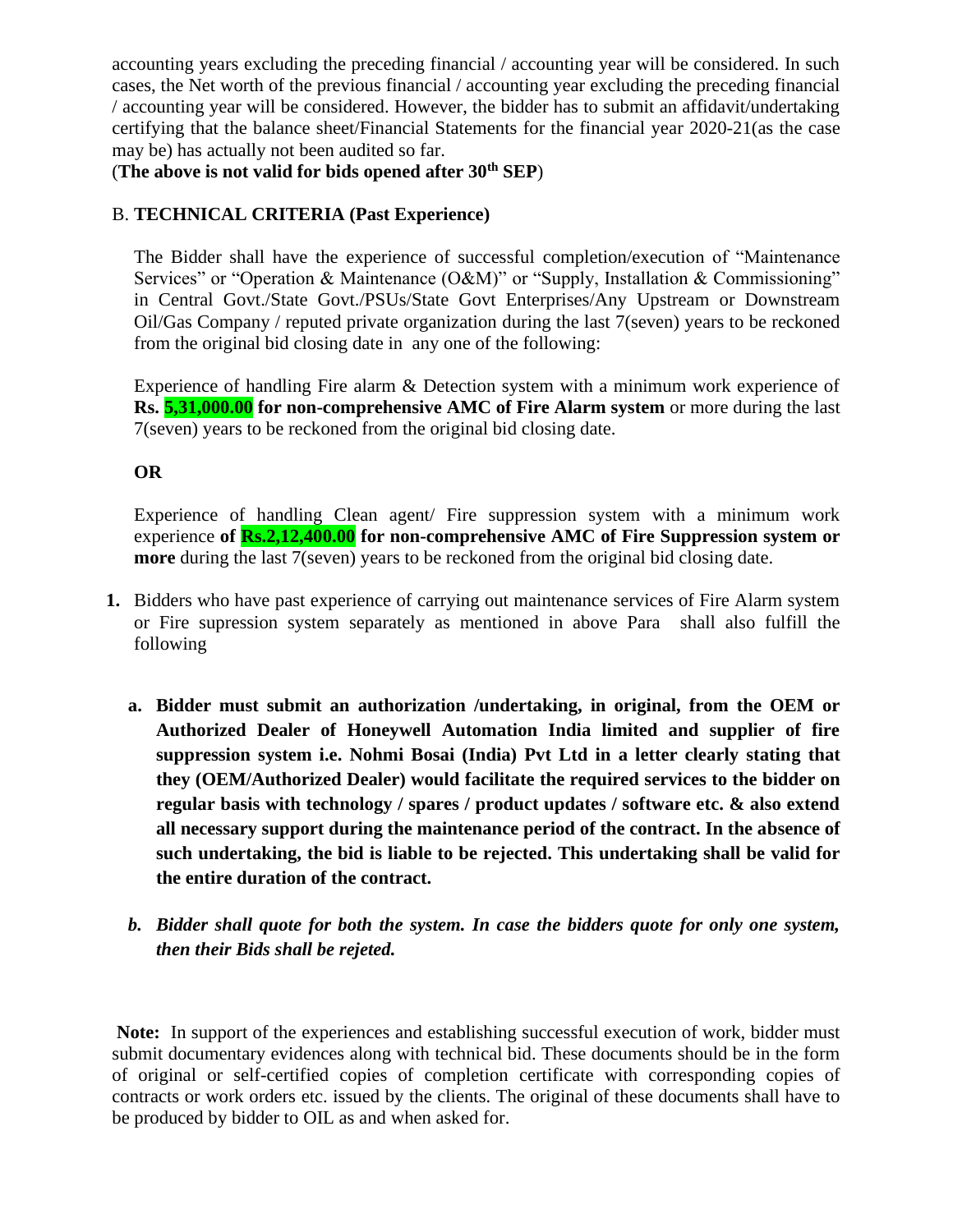### C. DOCUMENTARY EVIDENCE

(i) For proof of Annual turnover, photocopy of any one of the following documents must be submitted along with the bid:

(a) A certificate issued by a practicing Chartered/Cost Accountant (with Membership Number and Firm Registration Number(FRN)), certifying the Annual turnover & Net worth as per format prescribed.

(b) Audited Balance Sheet and Profit and Loss account.

(c) In case the bidder is a Central Govt. Organization/PSU/State Govt. Organization/Semi-State Govt. Organization or any other Central/State Govt. Undertaking, where the auditor is appointed only after the approval of Comptroller and Auditor General of India and the Central Government, their certificates may be accepted even though FRN is not available. However, bidder to provide documentary evidence for the same.

(ii) For proof of requisite Experience, photocopy any one of the following documents must be submitted along with the bid:

(a) In case of OIL contractor, copy of 'Certificate of Completion (COC)'or either 'Certificate of Payment (COP)'or Service Entry Sheets, for the jobs successfully completed, during last 7(seven) years ending Bid opening date showing gross value of job done. It may be clearly noted that simply mentioning of OIL COC Number/ or Work order will not be accepted.

(b) Any such experience of executing rate or maintenance or service contract which is still running and the contract value or quantity executed prior to due date of bid submission is equal to or more than the minimum prescribed value in the BEC will also be taken in to consideration provided that the bidder has submitted satisfactory work or supply or service execution certificate issued by end user.

(c) Certificate issued by PSUs or Central Govt. or State Govt. Organization in last seven years from date of bid opening, showing:

- (a) Gross value of job done; and
- (b) Nature of job done; and
- (c) Time period covering as per the NIT.

# (iii) NON- SUBMISSION OF THE DOCUMENTS AS SPECIFIED IN BEC ABOVE WILL RESULT IN REJECTION OF BIDS.

(iv) Bid documents purchased from OIL only will be considered as valid. Documents directly downloaded from WEBSITE or any other source will be summarily rejected.

(v) Bidder(s) must also furnish PAN NO., GST REGD NO., BANK A/C NO. Existing OIL's vendors shall only mention their Vendor Code along with PF Code.

## D. **ADDITIONAL EVALUATION/ TERMS & CONDITIONS**

(i) To ascertain the inter-se-ranking, the comparison of the responsive bids will be made on the basis of total amount quoted for the items of Part-II (i.e. schedule of works, units, quantity, rates) of the tender.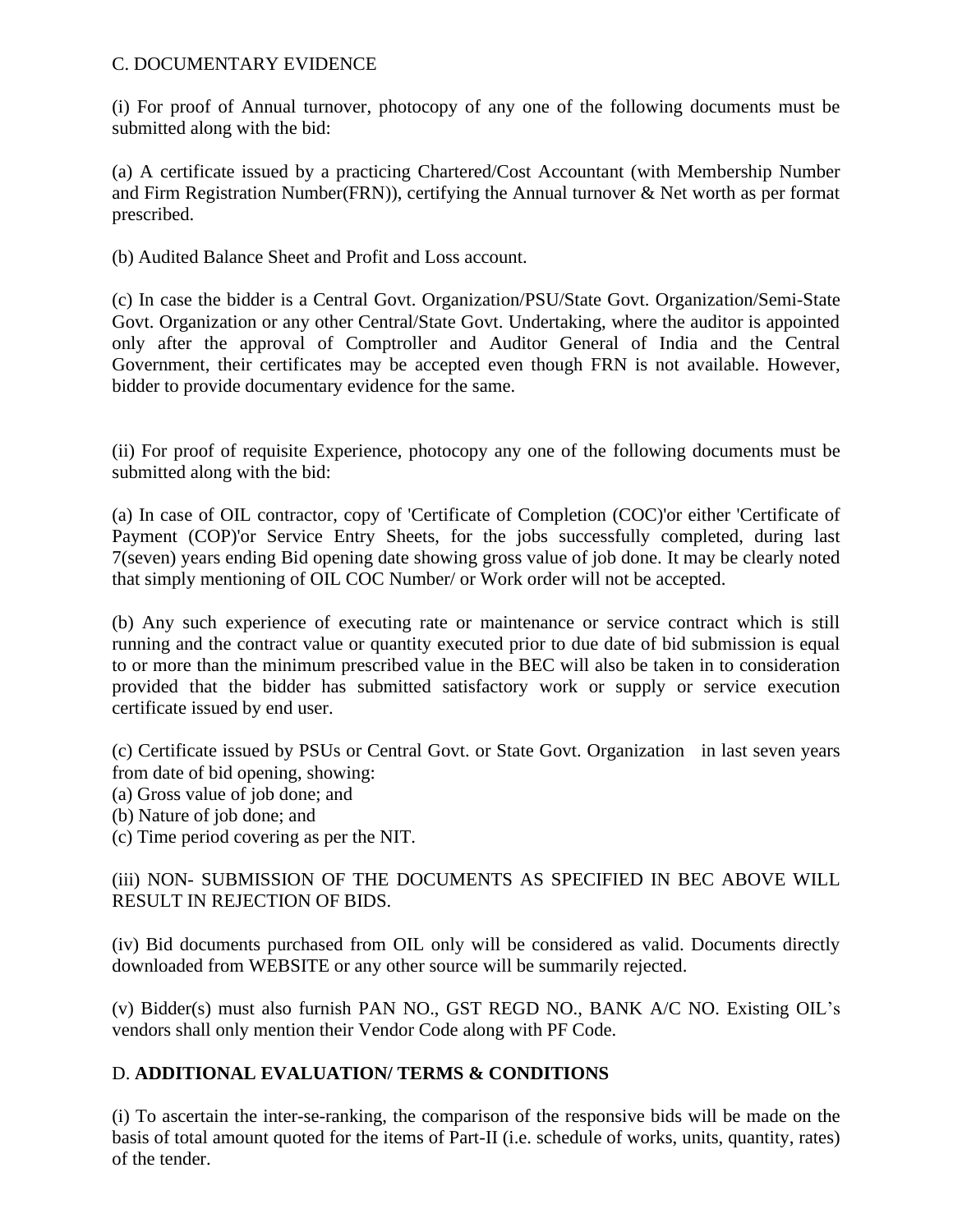(ii) OIL will not be responsible for delay, loss or non-receipt of applications (for bidding documents) sent by mail and will not entertain any correspondence in this regard.

(iii) Bidders are advised not to indicate any separate discount. Discount if any should be merged with the quoted offer. Discount of any type indicated separately will not be taken into account for evaluation purpose. However, in the event of such offer without considering discount is found to be lowest, OIL shall avail such discount at the time of award of contract.

(iv) In case, if L-1 bidder happens to be more than one, contract will be awarded on the basis of draw of lots.

## E. **GENERAL:**

(i) In case bidder takes exception to any clause of Tender Document not covered under BEC, then the Company has the discretion to load or reject the offer on account of such exception if the bidder does not withdraw or modify the deviation as and when advised by the Company. The loading so done by the Company will be final and binding on the Bidders.

(ii) To ascertain the substantial responsiveness of the bid the Company reserves the right to ask the Bidder for clarification in respect of clauses covered under BEC also and such clarification fulfilling the BEC clauses must be received on or before stipulated day from the date of clarification sought by the Company, failing which the bid will be rejected.

(iii) In case any of the clauses in the BEC contradict with other clauses of Bid Document elsewhere, then the clauses in the BEC shall prevail.

(iv) The originals of such documents [furnished by bidders(s)] shall have to be produced by bidder(s) to OIL as and when asked for.

F. All other general and financial criteria of the Tender will be as per OIL's Integrated Procedure manual.